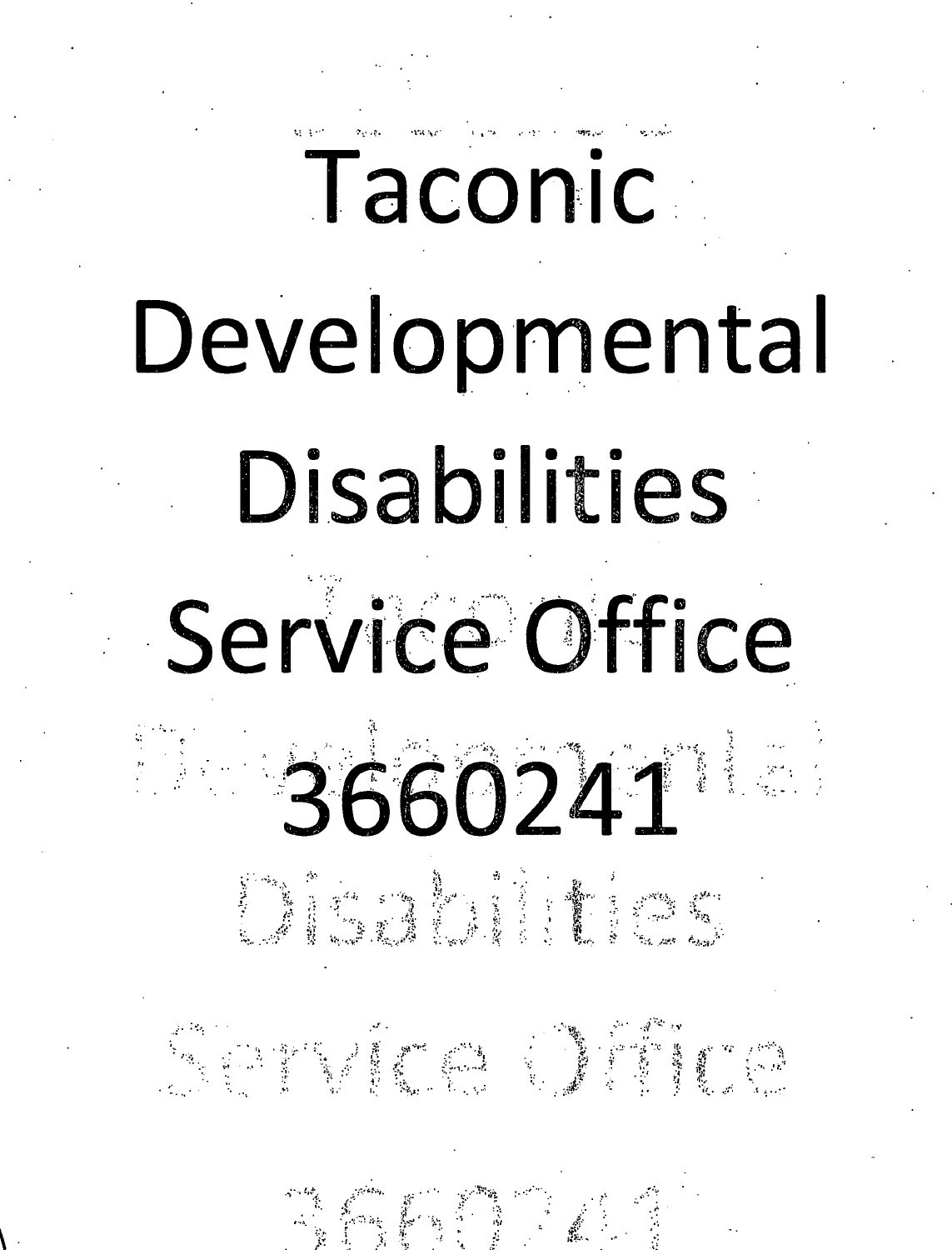## New York State Consultant Services **Contractor's Annual Employment Report**

*\*

Report Period: April 1,2019 to March 31,2020

| <b>Contracting State Agency Name: OPWDD</b><br><b>Contract Number: COSBR00098</b><br><b>Agency Business Unit: OPD01</b><br>Contract Term: 4/1/2019 to 3/31/2020<br>Agency Department ID: 3660241<br><b>Contractor Name: Worldwide Travel Stafing, Limited</b><br>Contractor Address: 2829 Sheridan Drive, Tonawanda, New York 14150<br>Description of Services Being Provided: Sitter Services                                                      |                                      |                                         |                                                    |  |  |  |
|-----------------------------------------------------------------------------------------------------------------------------------------------------------------------------------------------------------------------------------------------------------------------------------------------------------------------------------------------------------------------------------------------------------------------------------------------------|--------------------------------------|-----------------------------------------|----------------------------------------------------|--|--|--|
| Scope of Contract (Choose one that best fits):<br>$\Box$ Evaluation<br>$\Box$ Research<br>$\Box$ Analysis<br>Training<br>Data Processing<br>Computer Programming<br>Other IT consulting<br><b>Architect Services</b><br>Engineering<br>$\Box$ Surveying<br><b>Environmental Services</b><br><b>X</b> Health Services<br>$\Box$ Mental Health Services<br>Accounting<br>$\Box$ Legal<br>$\exists$ Auditing<br>$\Box$ Paralegal<br>□ Other Consulting |                                      |                                         |                                                    |  |  |  |
| <b>Employment Category</b>                                                                                                                                                                                                                                                                                                                                                                                                                          | <b>Number of</b><br><b>Employees</b> | <b>Number of</b><br><b>Hours Worked</b> | <b>Amount Payable</b><br><b>Under the Contract</b> |  |  |  |
| 39-9099.00                                                                                                                                                                                                                                                                                                                                                                                                                                          | 0.00                                 | 0.00                                    | \$0.00                                             |  |  |  |
|                                                                                                                                                                                                                                                                                                                                                                                                                                                     | 0.00                                 | 0.00                                    | \$0.00                                             |  |  |  |
|                                                                                                                                                                                                                                                                                                                                                                                                                                                     | 0.00                                 | 0.00                                    | \$0.00                                             |  |  |  |
|                                                                                                                                                                                                                                                                                                                                                                                                                                                     | 0.00                                 | 0.00                                    | \$0.00                                             |  |  |  |
|                                                                                                                                                                                                                                                                                                                                                                                                                                                     | 0.00                                 | 0.00                                    | \$0.00                                             |  |  |  |
|                                                                                                                                                                                                                                                                                                                                                                                                                                                     | 0.00                                 | 0.00                                    | \$0.00                                             |  |  |  |
|                                                                                                                                                                                                                                                                                                                                                                                                                                                     | 0.00                                 | 0.00                                    | \$0.00                                             |  |  |  |
|                                                                                                                                                                                                                                                                                                                                                                                                                                                     | 0.00                                 | 0.00                                    | \$0.00                                             |  |  |  |
|                                                                                                                                                                                                                                                                                                                                                                                                                                                     | 0.00                                 | 0.00                                    | \$0.00                                             |  |  |  |
|                                                                                                                                                                                                                                                                                                                                                                                                                                                     | 0.00                                 | 0.00                                    | \$0.00                                             |  |  |  |
|                                                                                                                                                                                                                                                                                                                                                                                                                                                     | 0.00                                 | 0.00                                    | \$0.00                                             |  |  |  |
|                                                                                                                                                                                                                                                                                                                                                                                                                                                     | 0.00                                 | 0.00                                    | \$0.00                                             |  |  |  |
|                                                                                                                                                                                                                                                                                                                                                                                                                                                     | 0.00                                 | 0.00                                    | \$0.00                                             |  |  |  |
| <b>Total this Page</b>                                                                                                                                                                                                                                                                                                                                                                                                                              | 0.00                                 | 0.00                                    | \$0.00                                             |  |  |  |
| <b>Grand Total</b>                                                                                                                                                                                                                                                                                                                                                                                                                                  | 0.00                                 | $\blacksquare$<br>0                     | \$0.00                                             |  |  |  |

**Name of person who prepared this report:** Leo **R.** Blatz

**Title:** C.E.O. **Preparer's Signature: Date Prepared:** 4/17/2020

Phone #: 716-821-9001

(Use additional pages, if necessary) example the example of the Page 1 of 1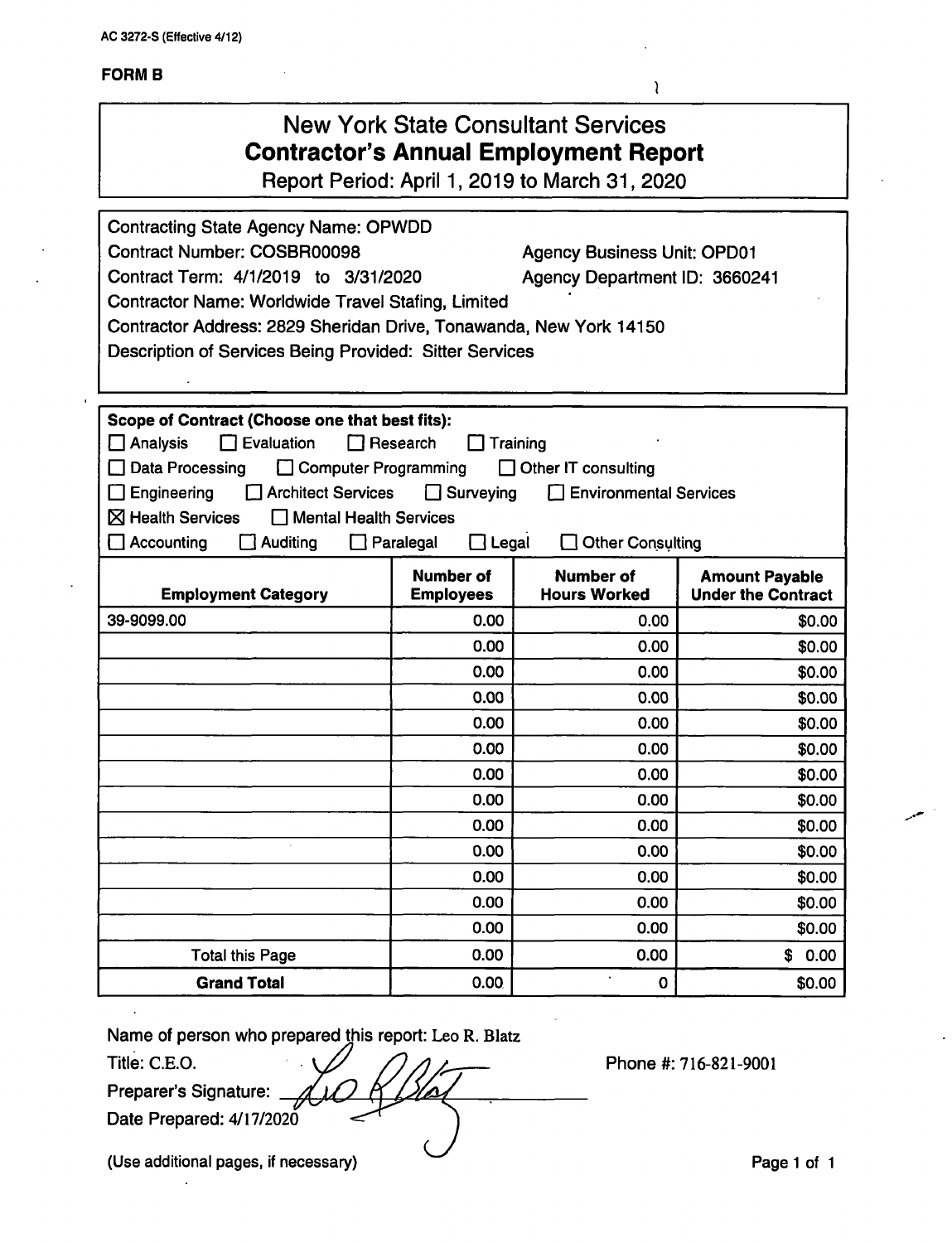# New York State Consultant Services **Contractor's Annual Employment Report**

Report Period: April 1, 2019 to March 31, 2020

| <b>Contracting State Agency Name: OPWDD</b>                              |                           |                         |                           |  |  |  |
|--------------------------------------------------------------------------|---------------------------|-------------------------|---------------------------|--|--|--|
| <b>Contract Number: COSCD00153</b><br><b>Agency Business Unit: OPD01</b> |                           |                         |                           |  |  |  |
| Contract Term: 4/1/2019 to 3/31/2020<br>Agency Department ID: 3660241    |                           |                         |                           |  |  |  |
| Contractor Name: Worldwide Travel Stafing, Limited                       |                           |                         |                           |  |  |  |
| Contractor Address: 2829 Sheridan Drive, Tonawanda, New York 14150       |                           |                         |                           |  |  |  |
| Description of Services Being Provided: Sitter Services                  |                           |                         |                           |  |  |  |
|                                                                          |                           |                         |                           |  |  |  |
|                                                                          |                           |                         |                           |  |  |  |
| Scope of Contract (Choose one that best fits):                           |                           |                         |                           |  |  |  |
| $\Box$ Analysis<br>Evaluation                                            | Research                  | Training                |                           |  |  |  |
| Data Processing<br>Computer Programming                                  |                           | □ Other IT consulting   |                           |  |  |  |
| Engineering<br><b>Architect Services</b>                                 | $\Box$ Surveying          | Environmental Services  |                           |  |  |  |
| <b>X</b> Health Services<br>Mental Health Services                       |                           |                         |                           |  |  |  |
| Accounting<br>Auditing                                                   | Paralegal<br>$\Box$ Legal | <b>Other Consulting</b> |                           |  |  |  |
|                                                                          | <b>Number of</b>          | <b>Number of</b>        | <b>Amount Payable</b>     |  |  |  |
| <b>Employment Category</b>                                               | <b>Employees</b>          | <b>Hours Worked</b>     | <b>Under the Contract</b> |  |  |  |
| 39-9099.00                                                               | 0.00                      | 0.00                    | \$0.00                    |  |  |  |
|                                                                          | 0.00                      | 0.00                    | \$0.00                    |  |  |  |
|                                                                          | 0.00                      | 0.00                    | \$0.00                    |  |  |  |
|                                                                          | 0.00                      | 0.00                    | \$0.00                    |  |  |  |
|                                                                          | 0.00                      | 0.00                    | \$0.00                    |  |  |  |
|                                                                          | 0.00                      | 0.00                    | \$0.00                    |  |  |  |
|                                                                          | 0.00                      | 0.00                    | \$0.00                    |  |  |  |
|                                                                          | 0.00                      | 0.00                    | \$0.00                    |  |  |  |
|                                                                          | 0.00                      | 0.00                    | \$0.00                    |  |  |  |
|                                                                          | 0.00                      | 0.00                    | \$0.00                    |  |  |  |
|                                                                          | 0.00                      | 0.00                    | \$0.00                    |  |  |  |
|                                                                          | 0.00                      | 0.00                    | \$0.00                    |  |  |  |
|                                                                          | 0.00                      | 0.00                    | \$0.00                    |  |  |  |
| <b>Total this Page</b>                                                   | 0.00                      | 0.00                    | \$ 0.00                   |  |  |  |
| <b>Grand Total</b>                                                       | 0.00                      | 0                       | \$0.00                    |  |  |  |

**Cl?**

Name of person who prepared this report: Leo R. Blatz

Title: C.E.O.

Preparer's Signature:

Date Prepared: 4/17/2020

Phone #: 716-821-9001

(Use additional pages, if necessary) example 2 and 2 and 2 and 2 and 2 and 2 and 2 and 2 and 2 and 2 and 2 and 2 and 2 and 2 and 2 and 2 and 2 and 2 and 2 and 2 and 2 and 2 and 2 and 2 and 2 and 2 and 2 and 2 and 2 and 2 a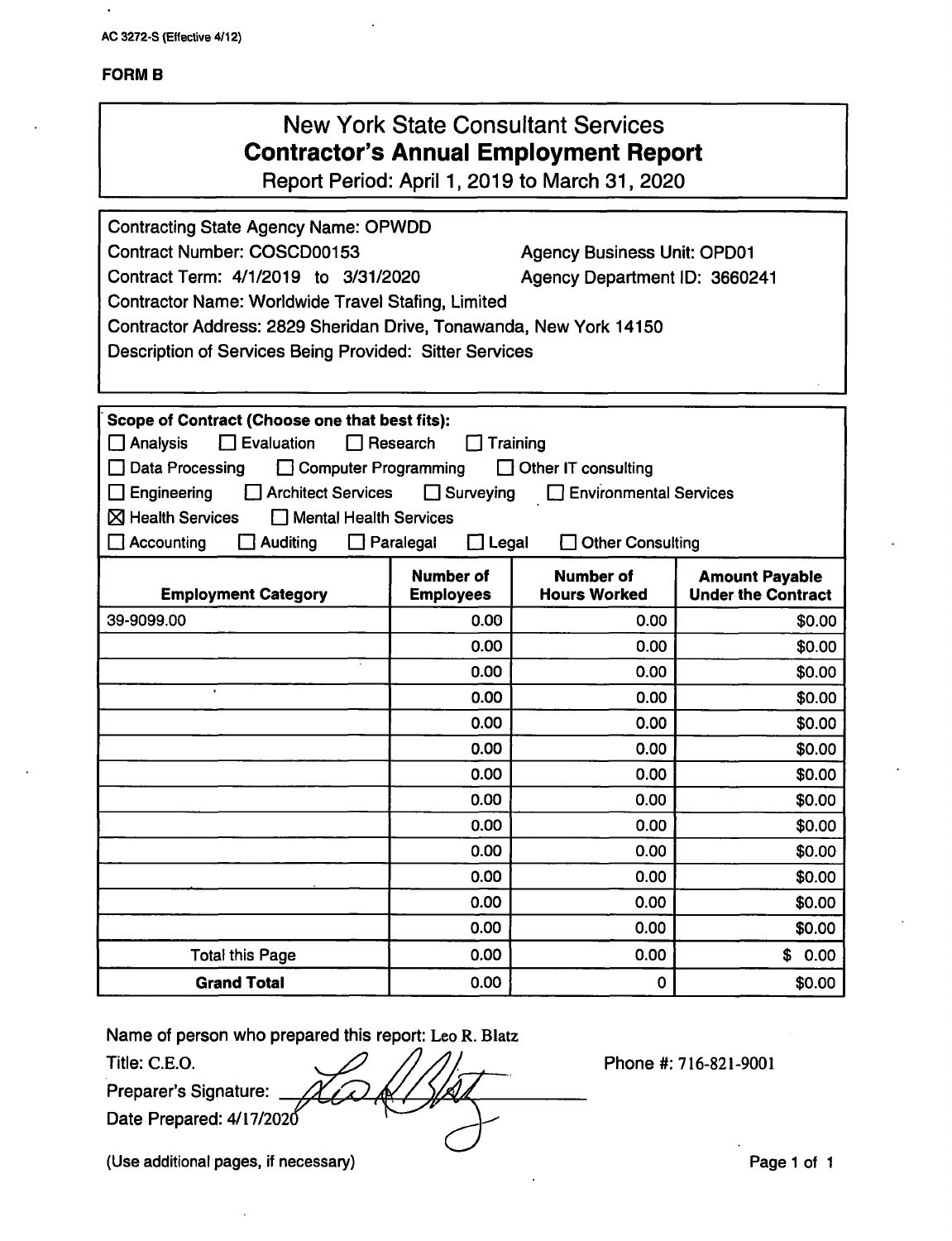# New York State Consultant Services **Contractor's Annual Employment Report**

Report Period: April 1,2019 to March 31,2020

| <b>Contracting State Agency Name: OPWDD</b>                                                     |                  |                               |                           |  |  |  |
|-------------------------------------------------------------------------------------------------|------------------|-------------------------------|---------------------------|--|--|--|
| <b>Contract Number: C0SFL00131</b><br><b>Agency Business Unit: OPD01</b>                        |                  |                               |                           |  |  |  |
| Contract Term: 4/1/2019 to 3/31/2020<br>Agency Department ID: 3660241                           |                  |                               |                           |  |  |  |
| <b>Contractor Name: Worldwide Travel Stafing, Limited</b>                                       |                  |                               |                           |  |  |  |
| Contractor Address: 2829 Sheridan Drive, Tonawanda, New York 14150                              |                  |                               |                           |  |  |  |
| Description of Services Being Provided: Sitter Services                                         |                  |                               |                           |  |  |  |
|                                                                                                 |                  |                               |                           |  |  |  |
|                                                                                                 |                  |                               |                           |  |  |  |
| Scope of Contract (Choose one that best fits):                                                  |                  |                               |                           |  |  |  |
| Evaluation<br>Analysis                                                                          | Research         | Training                      |                           |  |  |  |
| Data Processing<br>□ Computer Programming                                                       |                  | Other IT consulting           |                           |  |  |  |
| Engineering<br><b>Architect Services</b>                                                        | $\Box$ Surveying | <b>Environmental Services</b> |                           |  |  |  |
| <b>X</b> Health Services<br>□ Mental Health Services                                            |                  |                               |                           |  |  |  |
| Accounting<br><b>Auditing</b><br>$\Box$ Paralegal<br>$\square$ Legal<br><b>Other Consulting</b> |                  |                               |                           |  |  |  |
|                                                                                                 | <b>Number of</b> | <b>Number of</b>              | <b>Amount Payable</b>     |  |  |  |
| <b>Employment Category</b>                                                                      | <b>Employees</b> | <b>Hours Worked</b>           | <b>Under the Contract</b> |  |  |  |
| 39-9099.00                                                                                      | 0.00             | 0.00                          | \$0.00                    |  |  |  |
|                                                                                                 | 0.00             | 0.00                          | \$0.00                    |  |  |  |
|                                                                                                 | 0.00             | 0.00                          | \$0.00                    |  |  |  |
|                                                                                                 | 0.00             | 0.00                          | \$0.00                    |  |  |  |
|                                                                                                 | 0.00             | 0.00                          | \$0.00                    |  |  |  |
|                                                                                                 | 0.00             | 0.00                          | \$0.00                    |  |  |  |
|                                                                                                 | 0.00             | 0.00                          | \$0.00                    |  |  |  |
|                                                                                                 | 0.00             | 0.00                          | \$0.00                    |  |  |  |
|                                                                                                 | 0.00             | 0.00                          | \$0.00                    |  |  |  |
|                                                                                                 | 0.00             | 0.00                          | \$0.00                    |  |  |  |
|                                                                                                 | 0.00             | 0.00                          | \$0.00                    |  |  |  |
|                                                                                                 | 0.00             | 0.00                          | \$0.00                    |  |  |  |
|                                                                                                 | 0.00             | 0.00                          | \$0.00                    |  |  |  |
| <b>Total this Page</b>                                                                          | 0.00             | 0.00                          | \$0.00                    |  |  |  |
| <b>Grand Total</b>                                                                              | 0.00             | $\mathbf 0$                   | \$0.00                    |  |  |  |

Name of person who prepared this report: Leo R. Blatz

Title: C.E.O.

Preparer's Signature:

Date Prepared: 4/17/2020

Phone #: 716-821-9001

(Use additional pages, if necessary) example the contract of the Page 1 of 1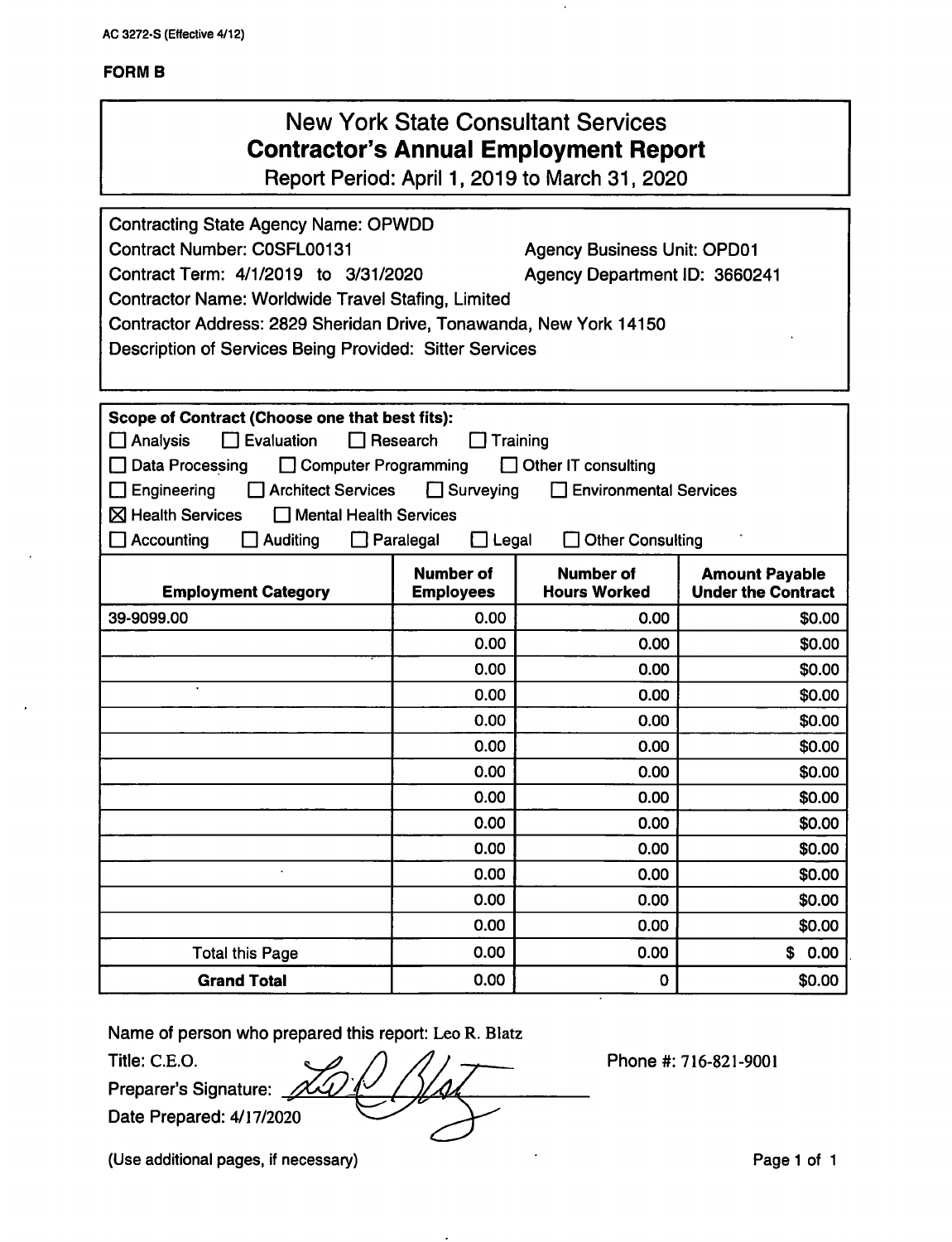# New York State Consultant Services **Contractor's Annual Employment Report**

Report Period: April 1,2019 to March 31,2020

| <b>Contracting State Agency Name: OPWDD</b>                        |                                    |                               |                           |  |  |  |
|--------------------------------------------------------------------|------------------------------------|-------------------------------|---------------------------|--|--|--|
| Contract Number: C0SHV00134                                        | <b>Agency Business Unit: OPD01</b> |                               |                           |  |  |  |
| Contract Term: 4/1/2019 to 3/31/2020                               |                                    | Agency Department ID: 3660241 |                           |  |  |  |
| <b>Contractor Name: Worldwide Travel Stafing, Limited</b>          |                                    |                               |                           |  |  |  |
| Contractor Address: 2829 Sheridan Drive, Tonawanda, New York 14150 |                                    |                               |                           |  |  |  |
| Description of Services Being Provided: Sitter Services            |                                    |                               |                           |  |  |  |
|                                                                    |                                    |                               |                           |  |  |  |
|                                                                    |                                    |                               |                           |  |  |  |
| Scope of Contract (Choose one that best fits):                     |                                    |                               |                           |  |  |  |
| $\square$ Analysis<br><b>T</b> Evaluation                          | Research                           | Training                      |                           |  |  |  |
| Data Processing<br>Computer Programming                            |                                    | $\Box$ Other IT consulting    |                           |  |  |  |
| <b>Architect Services</b><br>Engineering                           | $\Box$ Surveying                   | Environmental Services        |                           |  |  |  |
| $\boxtimes$ Health Services<br>$\Box$ Mental Health Services       |                                    |                               |                           |  |  |  |
| Accounting $\Box$ Auditing                                         | $\Box$ Paralegal<br>$\Box$ Legal   | <b>Other Consulting</b>       |                           |  |  |  |
|                                                                    | <b>Number of</b>                   | <b>Number of</b>              | <b>Amount Payable</b>     |  |  |  |
| <b>Employment Category</b>                                         | <b>Employees</b>                   | <b>Hours Worked</b>           | <b>Under the Contract</b> |  |  |  |
| 39-9099.00                                                         | 0.00                               | 0.00                          | \$0.00                    |  |  |  |
|                                                                    | 0.00                               | 0.00                          | \$0.00                    |  |  |  |
|                                                                    | 0.00                               | 0.00                          | \$0.00                    |  |  |  |
|                                                                    | 0.00                               | 0.00                          | \$0.00                    |  |  |  |
|                                                                    | 0.00                               | 0.00                          | \$0.00                    |  |  |  |
|                                                                    | 0.00                               | 0.00                          | \$0.00                    |  |  |  |
|                                                                    | 0.00                               | 0.00                          | \$0.00                    |  |  |  |
|                                                                    | 0.00                               | 0.00                          | \$0.00                    |  |  |  |
|                                                                    | 0.00                               | 0.00                          | \$0.00                    |  |  |  |
|                                                                    | 0.00                               | 0.00                          | \$0.00                    |  |  |  |
|                                                                    | 0.00                               | 0.00                          | \$0.00                    |  |  |  |
|                                                                    | 0.00                               | 0.00                          | \$0.00                    |  |  |  |
|                                                                    | 0.00                               | 0.00                          | \$0.00                    |  |  |  |
| <b>Total this Page</b>                                             |                                    |                               |                           |  |  |  |
|                                                                    | 0.00                               | 0.00                          | \$0.00                    |  |  |  |

Name of person who prepared this report: Leo R. Blatz

Title: C.E.O.

Preparer's Signature:  $\angle$ Date Prepared: 4/17/2020

(Use additional pages, if necessary) Page 1 of 1

Phone #: 716-821-9001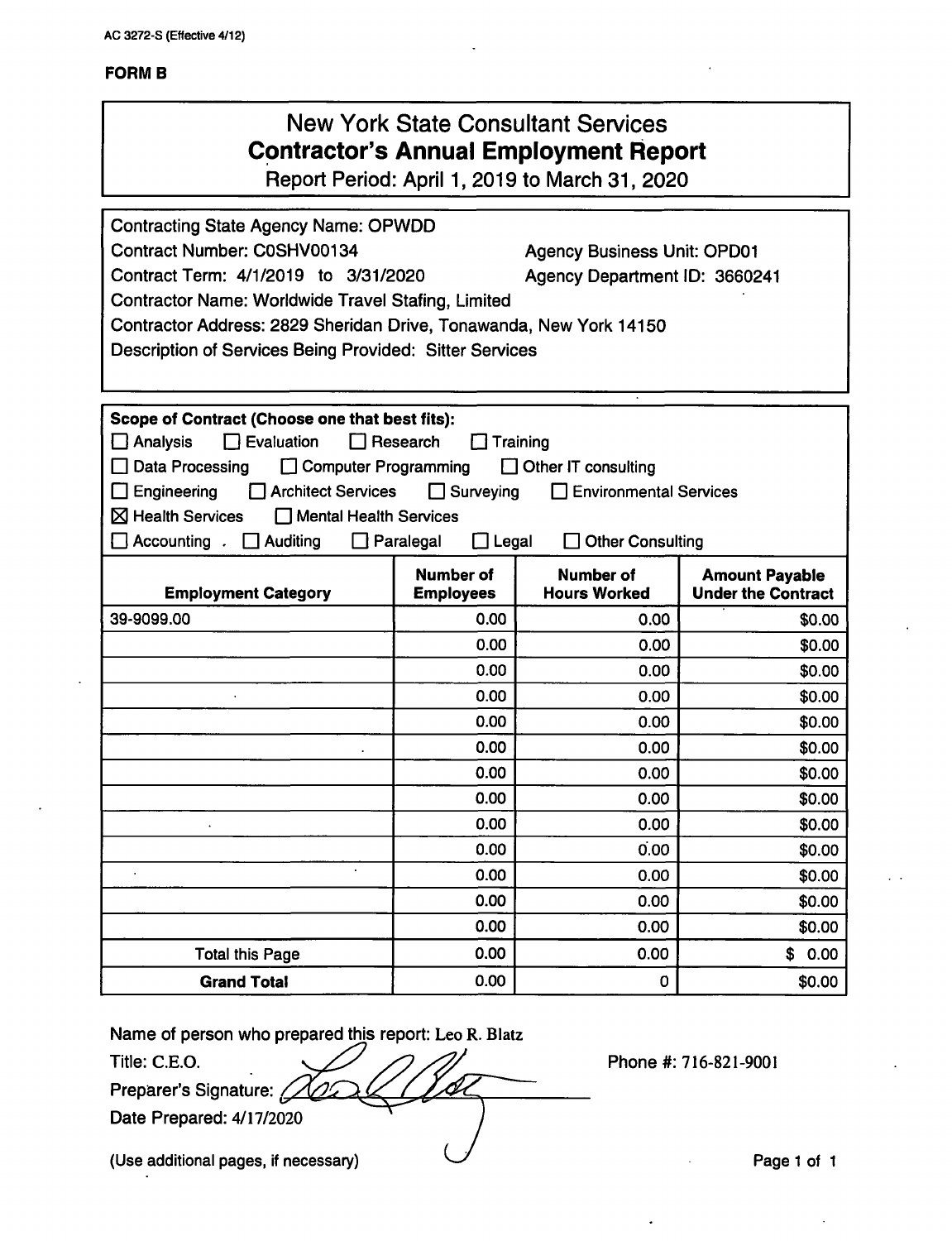# New York State Consultant Services **Contractor's Annual Employment Report**

Report Period: April 1, 2019 to March 31, 2020

| <b>Contracting State Agency Name: OPWDD</b>                  |                                  |                                    |                           |  |  |  |
|--------------------------------------------------------------|----------------------------------|------------------------------------|---------------------------|--|--|--|
| <b>Contract Number: COSTA0012</b>                            |                                  | <b>Agency Business Unit: OPD01</b> |                           |  |  |  |
| Contract Term: 4/1/2019 to 3/31/2020                         |                                  | . Agency Department ID: 3660241    |                           |  |  |  |
| Contractor Name: Worldwide Travel Staffing, Limited          |                                  |                                    |                           |  |  |  |
| Contractor Address: 2829 Sheridan Drive, Tonawanda, NY 14150 |                                  |                                    |                           |  |  |  |
| Description of Services Being Provided: Sitter Services      |                                  |                                    |                           |  |  |  |
|                                                              |                                  |                                    |                           |  |  |  |
|                                                              |                                  |                                    |                           |  |  |  |
| Scope of Contract (Choose one that best fits):               |                                  |                                    |                           |  |  |  |
| $\Box$ Evaluation<br>$\Box$ Analysis<br>$\Box$ Research      |                                  | Training                           |                           |  |  |  |
| Data Processing<br>Computer Programming                      |                                  | Other IT consulting                |                           |  |  |  |
| Engineering<br><b>Architect Services</b>                     | $\Box$ Surveying                 | Environmental Services             |                           |  |  |  |
| $\boxtimes$ Health Services<br>Mental Health Services        |                                  |                                    |                           |  |  |  |
| Accounting<br>Auditing                                       | $\Box$ Paralegal<br>$\Box$ Legal | <b>Other Consulting</b>            |                           |  |  |  |
|                                                              | <b>Number of</b>                 | <b>Number of</b>                   | <b>Amount Payable</b>     |  |  |  |
| <b>Employment Category</b>                                   | <b>Employees</b>                 | <b>Hours Worked</b>                | <b>Under the Contract</b> |  |  |  |
| 39.9099.00                                                   | 2.00                             | 310.83                             | \$9444.19                 |  |  |  |
|                                                              | 0.00                             | 0.00                               | \$0.00                    |  |  |  |
|                                                              | 0.00                             | 0.00                               | \$0.00                    |  |  |  |
|                                                              | 0.00                             | 0.00                               | \$0.00                    |  |  |  |
|                                                              | 0.00                             | 0.00                               | \$0.00                    |  |  |  |
|                                                              | 0.00                             | 0.00                               | \$0.00                    |  |  |  |
|                                                              | 0.00                             | 0.00                               | \$0.00                    |  |  |  |
|                                                              | 0.00                             | 0.00                               | \$0.00                    |  |  |  |
|                                                              | 0.00                             | 0.00                               | \$0.00                    |  |  |  |
|                                                              | 0.00                             | 0.00                               | \$0.00                    |  |  |  |
|                                                              | 0.00                             | 0.00                               | \$0.00                    |  |  |  |
|                                                              | 0.00                             | 0.00                               | \$0.00                    |  |  |  |
|                                                              | 0.00                             | 0.00                               | \$0.00                    |  |  |  |
| <b>Total this Page</b>                                       | 2.00                             | 310.83                             | \$4444.1Ÿ                 |  |  |  |
| <b>Grand Total</b>                                           | 2.00                             | 310                                | \$9444.19                 |  |  |  |

Name of person who prepared this report: Leo R. Blatz

Title: C.E.O.

Preparer's Signature:

Date Prepared: 4/17/2020 /

Phone #: 716-821-9001

(Use additional pages, if necessary) example the example of the Page 1 of 1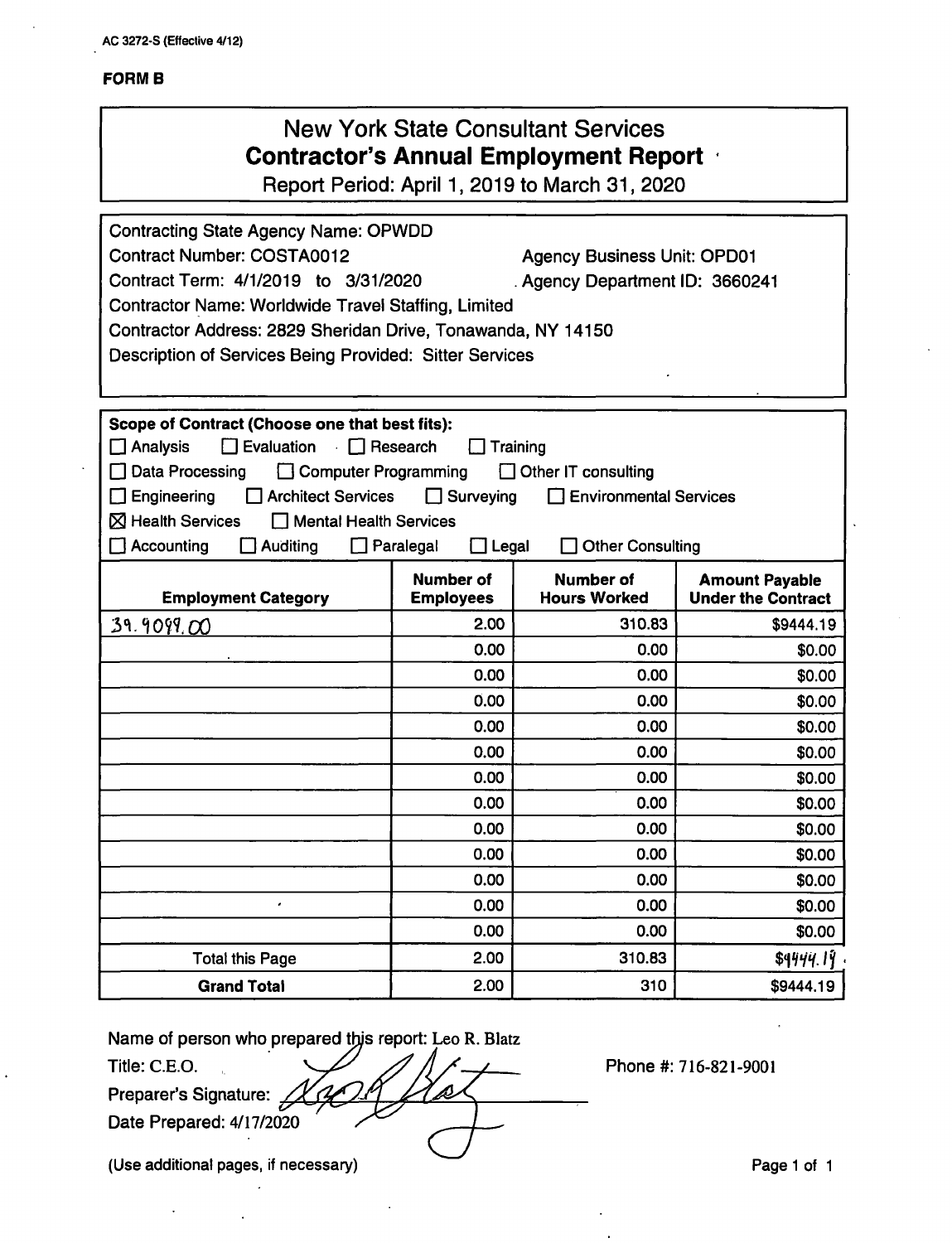**State Consultant Services Contractor's Annual Employment Record Report Period; April 1, 2019 through March 31,2020** Contracting State Agency Name: **Taconic DDSO** Agency Code: Contract Number: **OPDOl-0000087876** Contract Term: **Not Available** Contractor Name: **Delta Engineers, Architects, and Land Surveyors, PC** Contractor Address: **860 Hooper Road Endwell, NY 13760** Description of Services Being Provided: **Environmental Services** *h(tm(* **Scope of Contract (Choose one that best fits):** Analysis a Evaluation a Research a Training a Data Processing *a* Computer Programing a Other IT Consulting a Engineering **Architect Services**  $\Box$  **Surveying**  $\Box$  **Environmental Services**  $\Box$ Health Services a Mental Health Services a Accounting  $\Box$  Auditing  $\Box$  Paralegal  $\Box$  Legal  $\Box$  Other Consulting  $\Box$ **Number of Employees** Number of hours worked **Amount Payable** Employment Category **The Contract of Category Category Under the Contract Leading Contract Leading Contract Leading Contract Leading Contract Leading Contract Leading Contract 17-2081.00 ENVIRONMENTAL ENGINEERS 1 34.50 \$ 4,176.70 17-3025.00 ENVIRONMENTAL ENGINEERING TECHNICIANS 3 62.50 \$ 3,665.88** Total this page **4 97.00 \$ 7,842.58** Grand Total 4 **97.00 \$ 7,842.58**

**FORM B OSC** Use Only:

Name of person who prepared this report: KELCIE J. GUCCIA Title: HUMAN RESOURCES COORDINATOR **Phone #: 607-231-6657**

Kekich Curcia

Reporting Code: Category Code:

Preparer's Signature: Date Prepared: 5/1/2020 (Use additional pages, if necessary) examples and the set of the set of the set of the set of the set of the set of the set of the set of the set of the set of the set of the set of the set of the set of the set of the set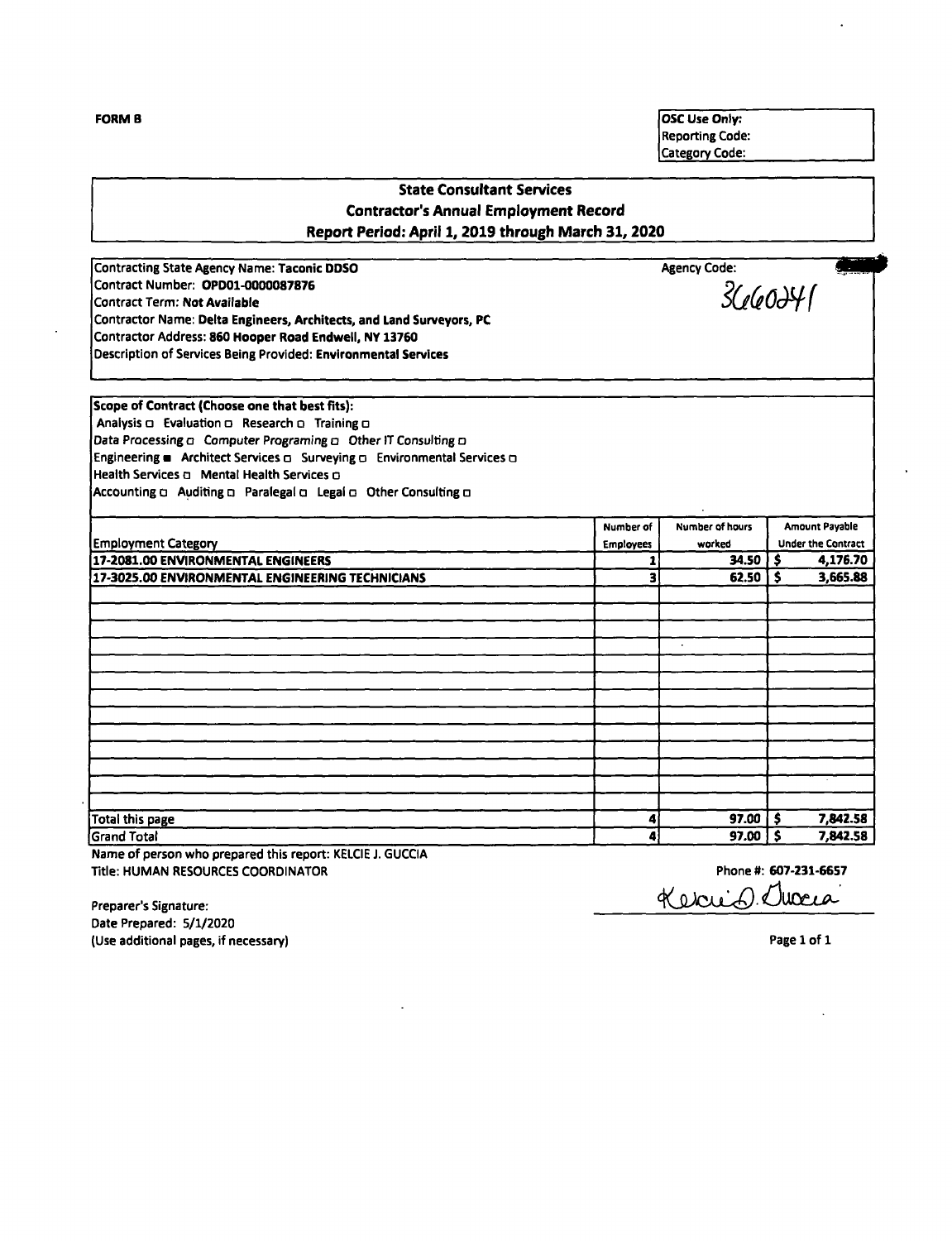**FORMS**

**OSC Use Only:** Reporting Code: Category Code:

## **State Consultant Services Contractor's Annual Employment Record Report Period; April 1,2019 through March 31,2020**

**Contracting State Agency Name: Taconic DDSO Agency Code:** 

 $300004$ 

Contract Number: **OPDOl-0000078603** Contract Term: **Not Available** . Contractor Name: **Delta Engineers, Architects, and Land Surveyors, PC** Contractor Address: **860 Hooper Road Endwell, NY 13760** Description of Services Being Provided: **Environmental Services**

**Scope of Contract (Choose one that best fits):** Analysis a Evaluation a Research a Training a Data Processing  $\Box$  Computer Programing  $\Box$  Other IT Consulting  $\Box$ Engineering  $\blacksquare$  Architect Services  $\Box$  Surveying  $\Box$  Environmental Services  $\Box$ Health Services o Mental Health Services o Accounting a Auditing a Paralegal a Legal a Other Consulting a

|                                                  | Number of        | Number of hours | Amount Payable |                           |  |
|--------------------------------------------------|------------------|-----------------|----------------|---------------------------|--|
| <b>Employment Category</b>                       | <b>Employees</b> | worked          |                | <b>Under the Contract</b> |  |
| 17-2081.00 ENVIRONMENTAL ENGINEERS               |                  | 39.00           | S              | 4,707.23                  |  |
| 17-3025.00 ENVIRONMENTAL ENGINEERING TECHNICIANS |                  | 104.00          | ∣\$            | 6,001.82                  |  |
|                                                  |                  |                 |                |                           |  |
|                                                  |                  |                 |                |                           |  |
|                                                  |                  |                 |                | $\bullet$                 |  |
|                                                  |                  |                 |                |                           |  |
|                                                  |                  |                 |                |                           |  |
|                                                  |                  |                 |                |                           |  |
|                                                  |                  |                 |                |                           |  |
|                                                  |                  |                 |                |                           |  |
|                                                  |                  |                 |                |                           |  |
|                                                  |                  |                 |                |                           |  |
|                                                  |                  |                 |                |                           |  |
|                                                  |                  |                 |                |                           |  |
|                                                  |                  |                 |                |                           |  |
| Total this page                                  |                  | $143.00$   \$   |                | 10,709.05                 |  |
| <b>Grand Total</b>                               |                  | $143.00$   \$   |                | 10,709.05                 |  |

Name of person who prepared this report: KELCIE J. GUCCIA Title: HUMAN RESOURCES COORDINATOR **Phone #: 607-231-6657** 

Kercich. Jurcea ₫

Preparer's Signature: Date Prepared: 5/1/2020 (Use additional pages, if necessary) examples and the example of 1 of 1 page 1 of 1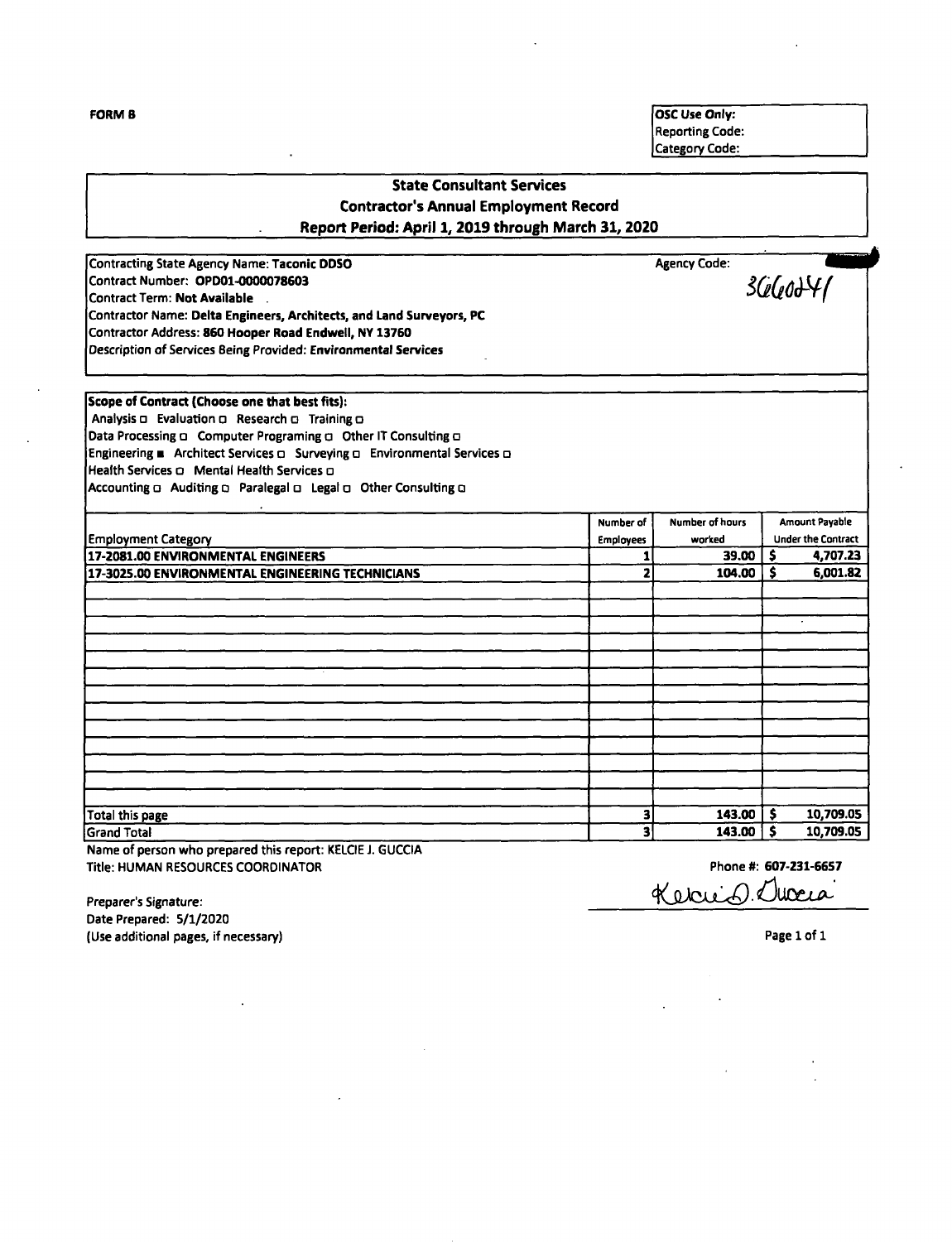## **State Consultant Services Contractor's Annual Employment Record Report Period: April 1, 2019 through March 31,2020**

*mmf*

Contracting State Agency Name: Taconic DDSO **Agency Code:** Agency Code: Contract Number: **Unknown** Contract Term: **Not Available** Contractor Name: **Delta Engineers, Architects, and Land Surveyors, PC** Contractor Address: **860 Hooper Road Endwell, NY 13760** Description ofServices Being Provided: **55 Mayflower Ave Dover Plains**

**Scope of Contract (Choose one that best fits):** Analysis D Evaluation D Research D Training D Data Processing  $\Box$  Computer Programing  $\Box$  Other IT Consulting  $\Box$ Engineering  $\blacksquare$  Architect Services  $\Box$  Surveying  $\Box$  Environmental Services  $\Box$ Health Services o Mental Health Services o Accounting  $\Box$  Auditing  $\Box$  Paralegal  $\Box$  Legal  $\Box$  Other Consulting  $\Box$ 

|                                    | Number of | Number of hours |     | <b>Amount Payable</b>     |
|------------------------------------|-----------|-----------------|-----|---------------------------|
| <b>Employment Category</b>         | Employees | worked          |     | <b>Under the Contract</b> |
| 17-2081.00 ENVIRONMENTAL ENGINEERS |           | 0.50            | -S  | 61.40                     |
|                                    |           |                 |     |                           |
|                                    |           |                 |     |                           |
|                                    |           |                 |     |                           |
|                                    |           |                 |     |                           |
|                                    |           |                 |     |                           |
|                                    |           |                 |     |                           |
|                                    |           |                 |     |                           |
|                                    |           |                 |     |                           |
|                                    |           |                 |     |                           |
|                                    |           |                 |     |                           |
|                                    |           |                 |     |                           |
|                                    |           |                 |     |                           |
|                                    |           |                 |     |                           |
|                                    |           |                 |     |                           |
| Total this page                    |           | 0.50            | l S | 61.40                     |
| <b>Grand Total</b>                 |           | $0.50$   \$     |     | 61.40                     |

Name of person who prepared this report: KELCIE J. GUCCIA Title: HUMAN RESOURCES COORDINATOR **Phone #: 607-231-6657**

Kercuio Ducca

Preparer's Signature: Date Prepared: 5/1/2020 (Use additional pages, if necessary) examples and the example of 1 of 1 page 1 of 1 page 1 of 1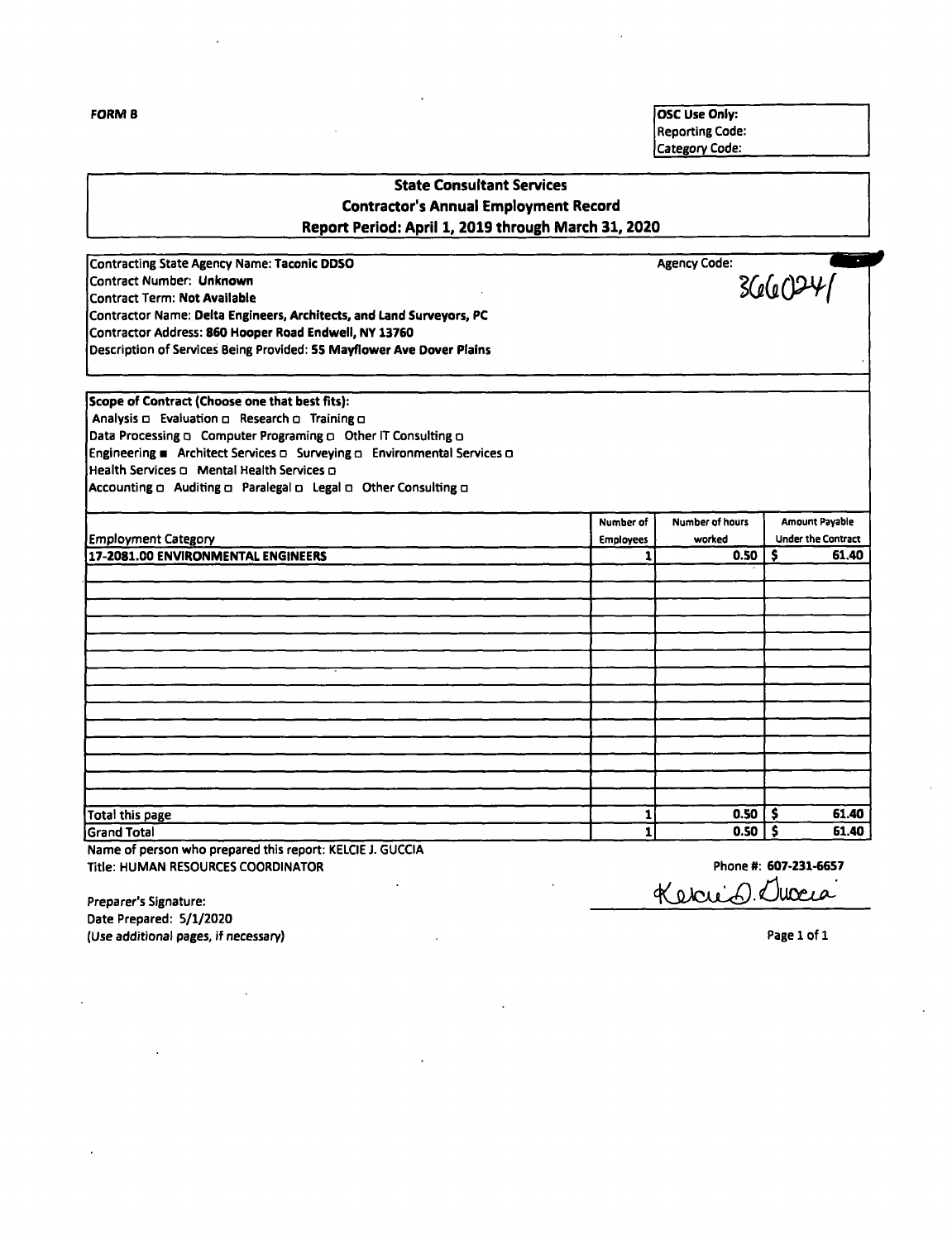$36600041$ 

## **State Consultant Services Contractor's Annual Employment Record Report Period: April 1,2019 through March 31, 2020**

Contracting State Agency Name: **Taconic DDSO Agency Code:** Contract Number: **Unknown** Contract Term; **Not Available** Contractor Name: **Delta Engineers, Architects, and Land Surveyors, PC** Contractor Address: **860 Hooper Road Endwell, NY 13760** Description of Services Being Provided: **McCarthy Road Dover Plains**

**Scope of Contract (Choose one that best fits);** Analysis  $\Box$  Evaluation  $\Box$  . Research  $\Box$  Training  $\Box$ Data Processing a Computer Programing a Other IT Consulting a Engineering Architect Services *a* Surveying Environmental Services Health Services  $\Box$  Mental Health Services  $\Box$ Accounting  $\Box$  Auditing  $\Box$  Paralegal  $\Box$  Legal  $\Box$  Other Consulting  $\Box$ 

|                                                            | Number of        | Number of hours   |     | <b>Amount Payable</b>     |
|------------------------------------------------------------|------------------|-------------------|-----|---------------------------|
| <b>Employment Category</b>                                 | <b>Employees</b> | worked            |     | <b>Under the Contract</b> |
| 17-2081.00 ENVIRONMENTAL ENGINEERS                         |                  | 0.50              | i s | 61.40                     |
|                                                            |                  |                   |     |                           |
|                                                            |                  |                   |     |                           |
| ٠                                                          |                  |                   |     |                           |
|                                                            |                  |                   |     |                           |
|                                                            |                  |                   |     |                           |
|                                                            |                  |                   |     |                           |
|                                                            |                  |                   |     |                           |
|                                                            |                  |                   |     |                           |
| $\cdot$                                                    |                  |                   |     |                           |
|                                                            |                  |                   |     |                           |
|                                                            |                  |                   |     |                           |
|                                                            |                  |                   |     |                           |
|                                                            |                  |                   |     |                           |
|                                                            |                  |                   |     |                           |
| Total this page                                            |                  | 0.50              | ۱s  | 61.40                     |
| <b>Grand Total</b>                                         |                  | $\bullet$<br>0.50 | ۱s  | 61.40                     |
| Nouse of concerning concerned this concern VELCIE L.CUCCIA |                  |                   |     |                           |

Name of person who prepared this report; KELCIE J. GUCCIA Title: HUMAN RESOURCES COORDINATOR **Phone #; 607-231-66S7**

Kekie Wocca Q

Preparer's Signature: Date Prepared: S/1/2020 (Use additional pages, if necessary) Page 1 of <sup>1</sup>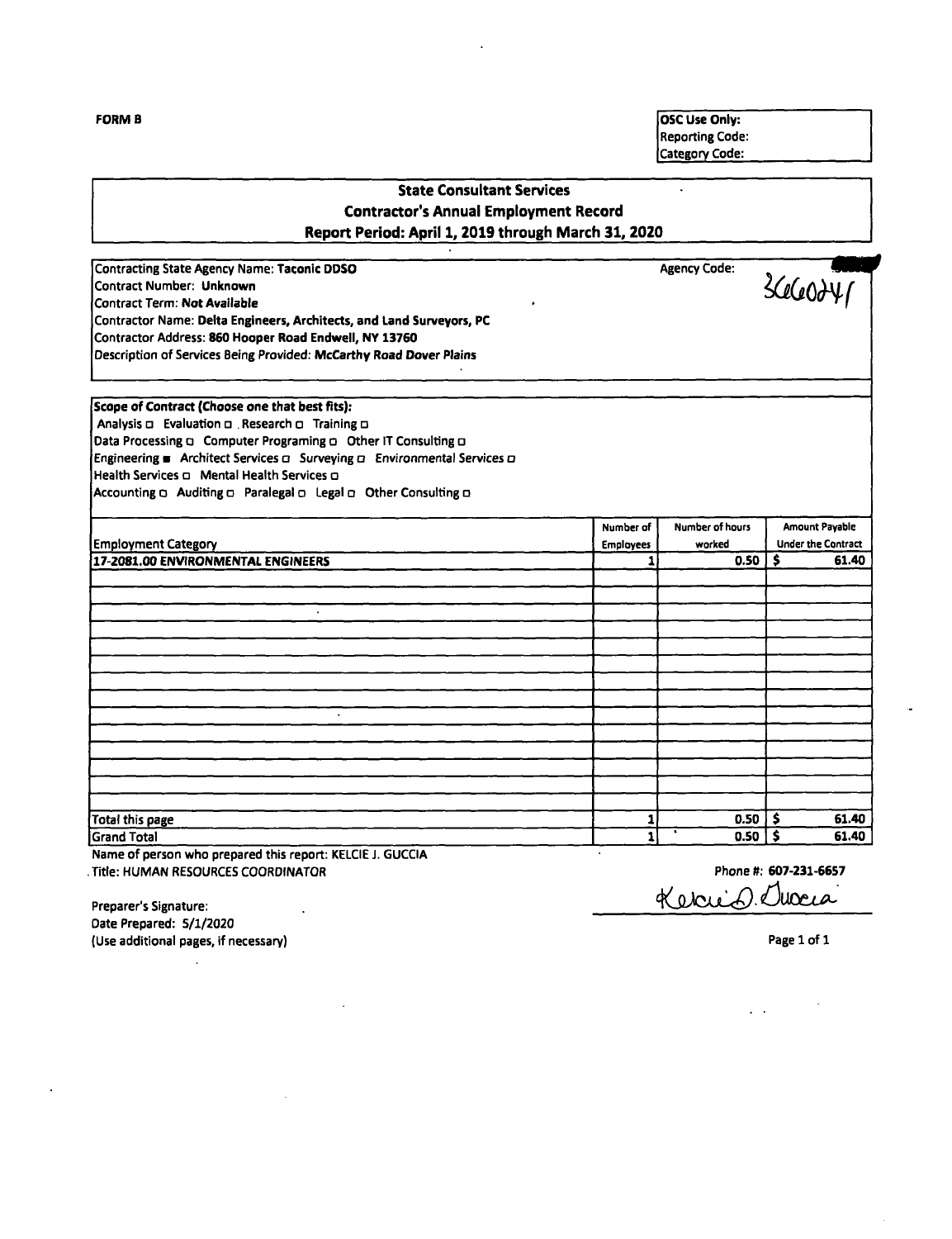## **State Consultant Services Contractor's Annual Employment Record Report Period: April 1,2019 through March 31,2020**

**Contracting State Agency Name: Taconic DDSO** Agency Code: Contract Number: **Unknown** Contract Term: **Not Available** Contractor Name: **Delta Engineers, Architects, and Land Surveyors, PC** Contractor Address: **860 Hooper Road Endweli, NY 13760** Description of Services Being Provided: **2078 Route 22 Wingdaie**

**Scope of Contract (Choose one that best fits):** Analysis **a** Evaluation **a** Research **a** Training **a** Data Processing a Computer Programing a Other IT Consulting a Engineering  $\blacksquare$  Architect Services  $\Box$  Surveying  $\Box$  Environmental Services  $\Box$ Health Services o Mental Health Services o Accounting  $\Box$  Auditing  $\Box$  Paralegal  $\Box$  Legal  $\Box$  Other Consulting  $\Box$ 

|                                               | Number of        | Number of hours | Amount Payable            |
|-----------------------------------------------|------------------|-----------------|---------------------------|
| <b>Employment Category</b>                    | <b>Employees</b> | worked          | <b>Under the Contract</b> |
| 17-2081.00 ENVIRONMENTAL ENGINEERS            |                  | 0.50            | \$<br>61.40               |
| ٠                                             |                  |                 |                           |
|                                               |                  |                 |                           |
|                                               |                  |                 |                           |
|                                               |                  |                 |                           |
|                                               |                  |                 |                           |
|                                               |                  |                 |                           |
|                                               |                  |                 |                           |
|                                               |                  |                 |                           |
|                                               |                  |                 |                           |
|                                               |                  |                 |                           |
|                                               |                  |                 |                           |
|                                               |                  |                 |                           |
|                                               |                  |                 |                           |
|                                               |                  |                 |                           |
| <b>Total this page</b>                        |                  | $0.50$ \$       | 61.40                     |
| <b>Grand Total</b>                            |                  | $0.50$   \$     | 61.40                     |
| $\mathbf{r}$ . The set of $\mathbf{r}$<br>. . |                  |                 |                           |

Name of person who prepared this report: KELCIE J. GUCCIA Title: HUMAN RESOURCES COORDINATOR **Phone #: 607-231-6657**

Kekie D. Oucea

Preparer's Signature: Date Prepared: 5/1/2020 (Use additional pages, if necessary) **Page 1 of 1**

3600241

Fife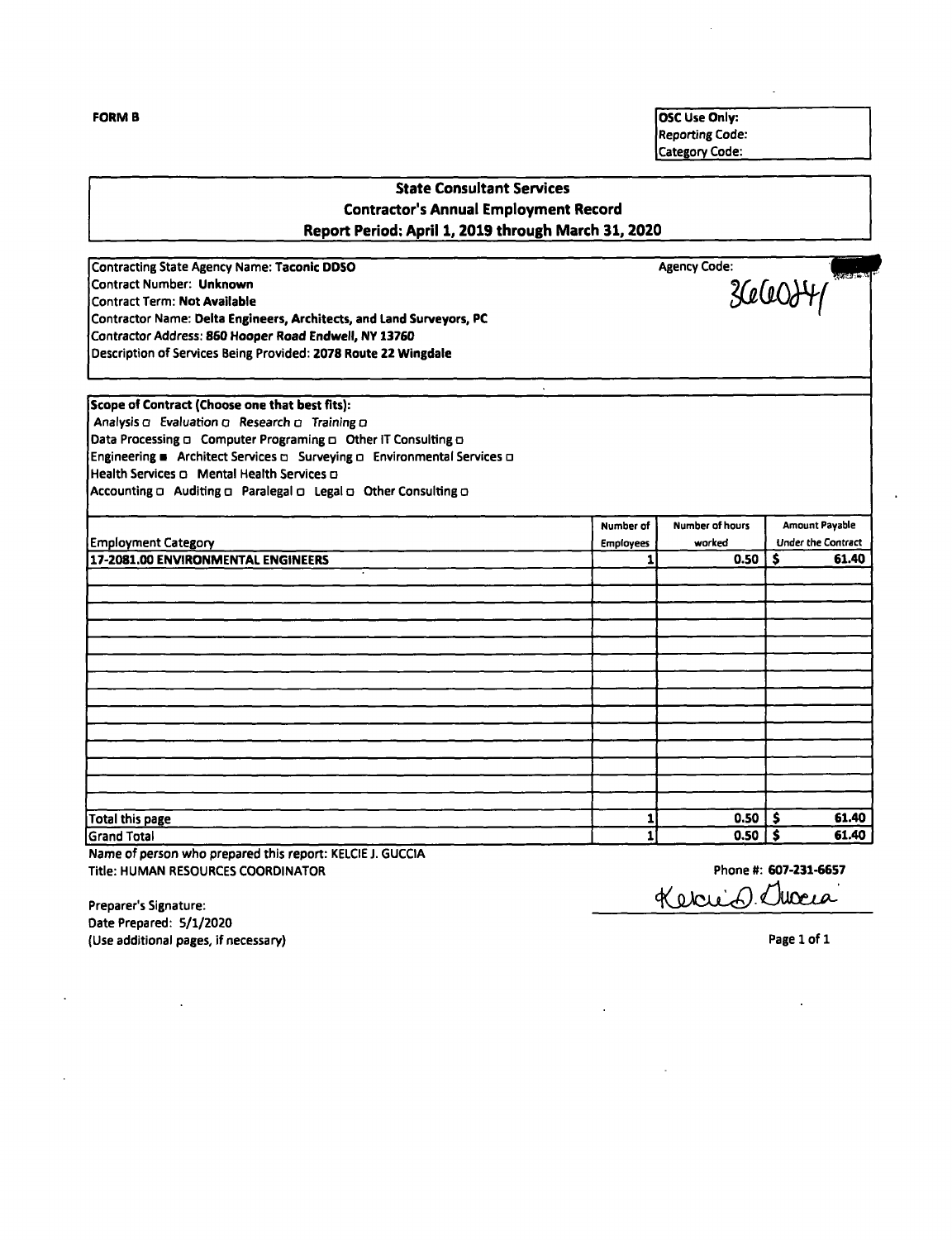## **State Consultant Services Contractor's Annual Employment Record Report Period: April 1,2019 through March 31,2020**

Contracting State Agency Name: Taconic DDSO **Agency Code:** Agency Code: Contract Number: **Unknown** Contract Term; **Not Available** Contractor Name; **Delta Engineers, Architects, and Land Surveyors, PC** Contractor Address: **860 Hooper Road Endwell, NY 13760** Description of Services Being Provided: **6946 Route 55 Wingdale**

**Scope of Contract (Choose one that best fits):** Analysis a Evaluation a Research a Training a Data Processing a Computer Programing a Other IT Consulting a Engineering **Anchitect Services a** Surveying a Environmental Services a Health Services Mental Health Services **a** Accounting a Auditing a Paralegal a Legal a Other Consulting a

**Amount Payable Under the Contract Number of Employees Number of hours** Employment Category **worked 17-2081.00 ENVIRONMENTAL ENGINEERS 1 0.50 \$ 61.40** Total this page **1 0.50 \$ 61.40** Grand Total **1 0.50 \$ 61.40** Name of person who prepared this report: KELCIE J. GUCCIA

Title: HUMAN RESOURCES COORDINATOR<br>Preparer's Signature:<br>Preparer's Signature:

Preparer's Signature; Date Prepared: 5/1/2020 (Use additional pages, if necessary) examples and the example of  $\sim$  Page 1 of 1

**FORM B** 

*mmf*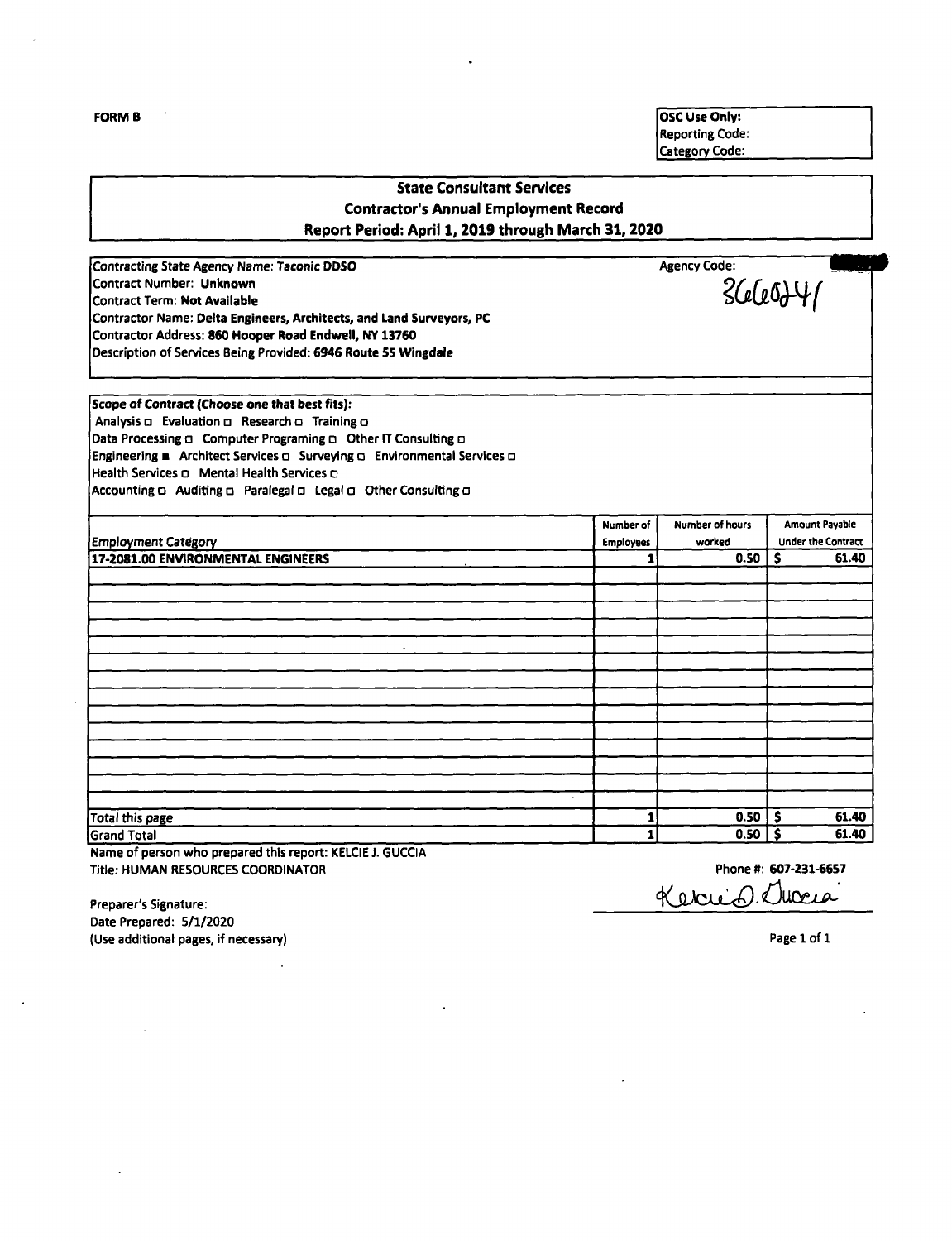**State Consultant Services Contractor's Annual Employment Record Report Period: April 1,2019 through March 31,2020** Contracting State Agency Name: **Taconic DDSO** Agency Code: Contract Number: **Unknown**  $3660341$ Contract Term: **Not Available** Contractor Name: **Delta Engineers, Architects, and Land Surveyors, PC** Contractor Address: **860 Hooper Road Endwell, NY 13760** Description of Services Being Provided: **198 Stagecoach Road Patterson Scope of Contract (Choose one that best fits):** Analysis **a** Evaluation **a** Research **a** Training **a** Data Processing a Computer Programing a Other IT Consulting a Engineering  $\blacksquare$  Architect Services  $\Box$  Surveying  $\Box$  Environmental Services  $\Box$ Health Services  $\Box$  Mental Health Services  $\Box$ Accounting  $\Box$  Auditing  $\Box$  Paralegal  $\Box$  Legal  $\Box$  Other Consulting  $\Box$ **Number of Number of hours Amount Payable** Employment Category **Employees Under the Contract worked 17-2081.00 ENVIRONMENTAL ENGINEERS 1 6.50 \$ 798.03 17-3025.00 ENVIRONMENTAL ENGINEERING TECHNICIANS 1 4.00 \$ 219.34** Total this page 2 **10.S0 \$ 1,017.37** Grand Total 2 **10.50 \$ 1,017.37**

**FORM B OSC** Use Only:

Name of person who prepared this report: KELCIE J. GUCCIA Title: HUMAN RESOURCES COORDINATOR **Phone #: 607-231-6657** 

Korris Jurca

Reporting Code: Category Code:

Preparer's Signature: Date Prepared: 5/1/2020 (Use additional pages, if necessary) examples and the example of 1 of 1 page 1 of 1 and 1 of 1 and 1 of 1 and 1 of 1 and 1 of 1 and 1 of 1 and 1 of 1 and 1 of 1 and 1 of 1 and 1 of 1 and 1 of 1 and 1 of 1 and 1 of 1 and 1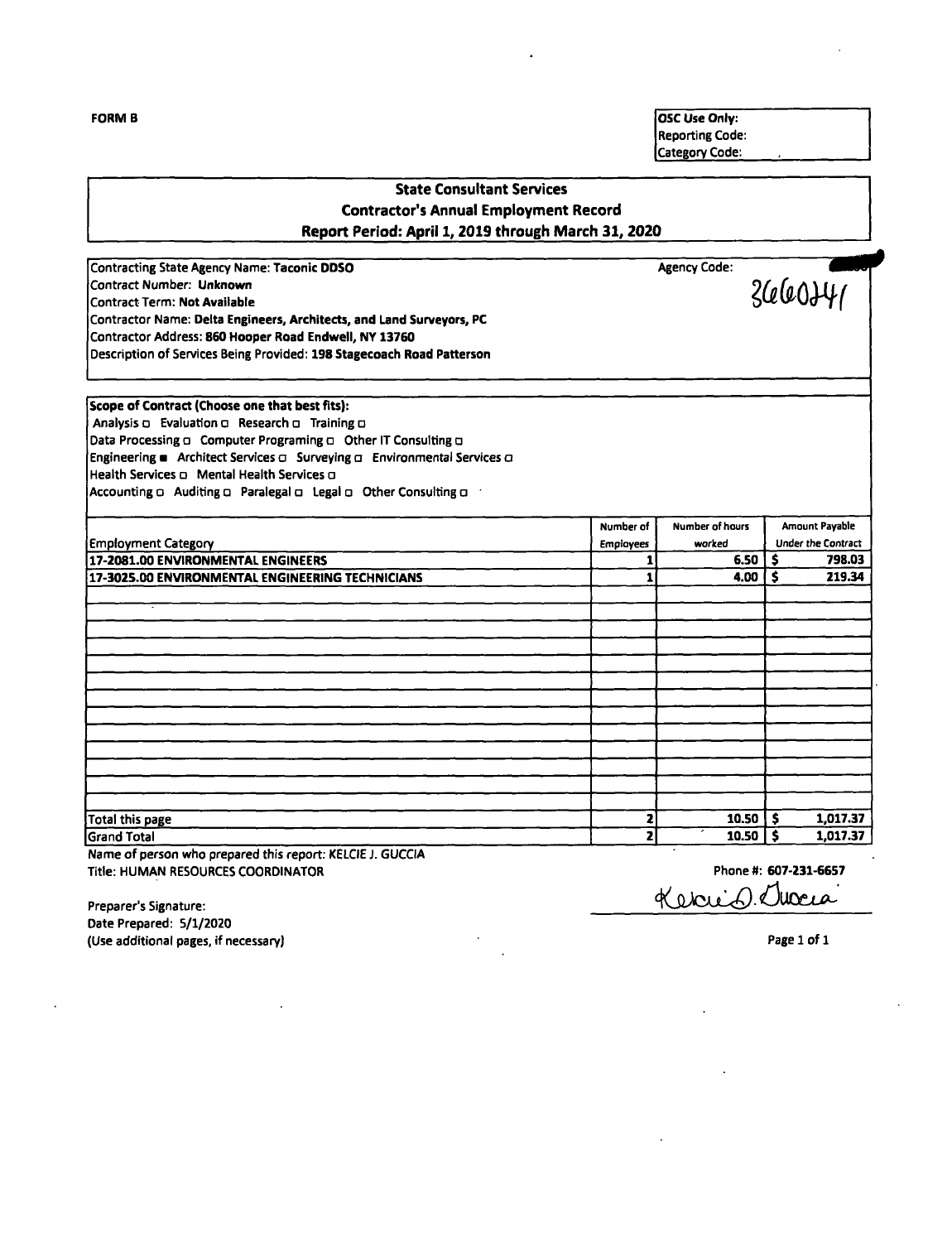## **State Consultant Services Contractor's Annual Employment Record Report Period: April 1,2019 through March 31, 2020**

**Contracting State Agency Name: Taconic DDSO Agency Code: Agency Code: Agency Code: Agency Code: Agency Code: Agency Code: Agency Code: Agency Code: Agency Code: Agency Code: Agency Code: Agency Cod** Contract Number; **Unknown** Contract Term: **Not Available** Contractor Name; **Delta Engineers, Architects, and Land Surveyors, PC** Contractor Address: **860 Hooper Road Endwell, NY 13760** Description of Services Being Provided: **17 Mechanic Street Carmel**

**Scope of Contract (Choose one that best fits):** Analysis **a** Evaluation **a** Research **a** Training **a** Data Processing  $\Box$  Computer Programing  $\Box$  Other IT Consulting  $\Box$ Engineering  $\blacksquare$  Architect Services  $\square$  Surveying  $\square$  Environmental Services  $\square$ Health Services **D** Mental Health Services **D** Accounting  $\Box$  Auditing  $\Box$  Paralegal  $\Box$  Legal  $\Box$  Other Consulting  $\Box$ 

**Number of Employees Number of hours worked Amount Payable** Employment Category **Under the Contract 17-2081.00 ENVIRONMENTAL ENGINEERS 1 6.00 \$ 736.63 17-3025.00 ENVIRONMENTAL ENGINEERING TECHNICIANS 1 8.00 \$ 438.64** Total this page 2 **. 14.00 \$ 1,175.27** Grand Total 2 **14.00 \$ 1,175.27**

Name of person who prepared this report: KELCIE J. GUCCIA Title; HUMAN RESOURCES COORDINATOR **Phone #: 607-231-6657**

 $P$ reparer's Signature:  $\mathcal{A}\mathcal{A}$ Date Prepared; 5/1/2020 (Use additional pages, if necessary) **Page 1 of 1**

Wocca

**FORM B** 

*Mm*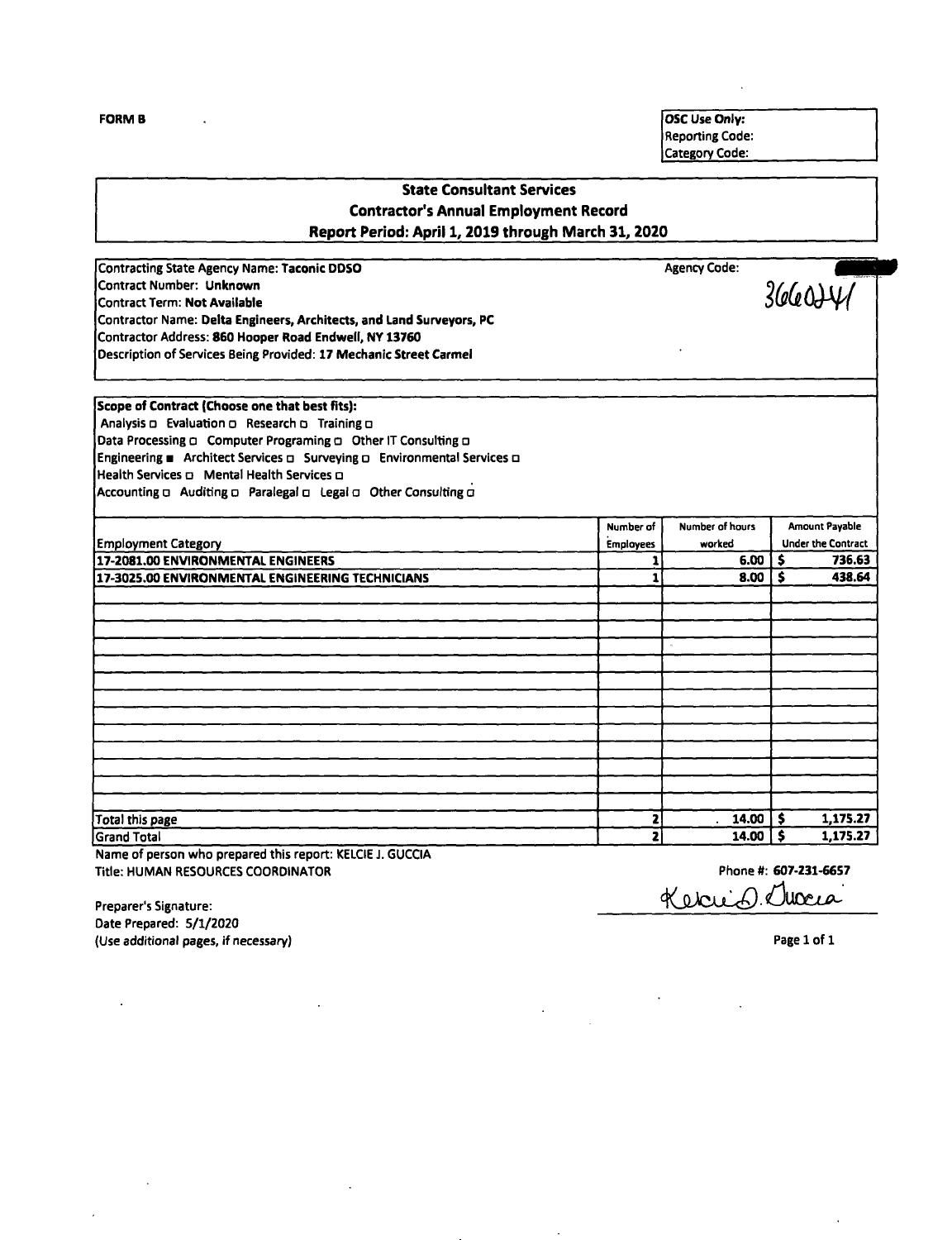## **State Consultant Services Contractor's Annual Employment Record Report Period: April 1,2019 through March 31,2020**

Contracting State Agency Contract Number: **Unknown** Name: Taconic DDSO Agency Code: *Agency Code: agency Code: g/// 6 assets* Contract Term: **Not Available** Contractor Name: **Delta Engineers, Architects, and Land Surveyors, PC** Contractor Address: **860 Hooper Road Endwell, NY 13760** Description of Services Being Provided: **11 Perry Hill Road Kingston**

**Scope of Contract (Choose one that best fits):** Analysis a Evaluation a Research a Training a Data Processing q Computer Programing q Other IT Consulting q Engineering  $\blacksquare$  Architect Services  $\Box$  Surveying  $\Box$  Environmental Services  $\Box$ Health Services o Mental Health Services o Accounting  $\Box$  Auditing  $\Box$  Paralegal  $\Box$  Legal  $\Box$  Other Consulting  $\Box$ 

**Number of Employees Amount Payable Under the Contract Number of hours** Employment Category **worked 17-2081.00 ENVIRONMENTAL ENGINEERS 1 o.so \$ 61.40** Total this page **1 0.50 \$ 61.40** Grand Total **1 0.50 \$ 61.40**

Name of person who prepared this report: KELCIE J. GUCCIA Title: HUMAN RESOURCES COORDINATOR **Phone #: 607-231-6657** 

Kerrio Juocea

Preparer's Signature: Date Prepared: S/1/2020 (Use additional pages, if necessary) Page <sup>1</sup> of <sup>1</sup>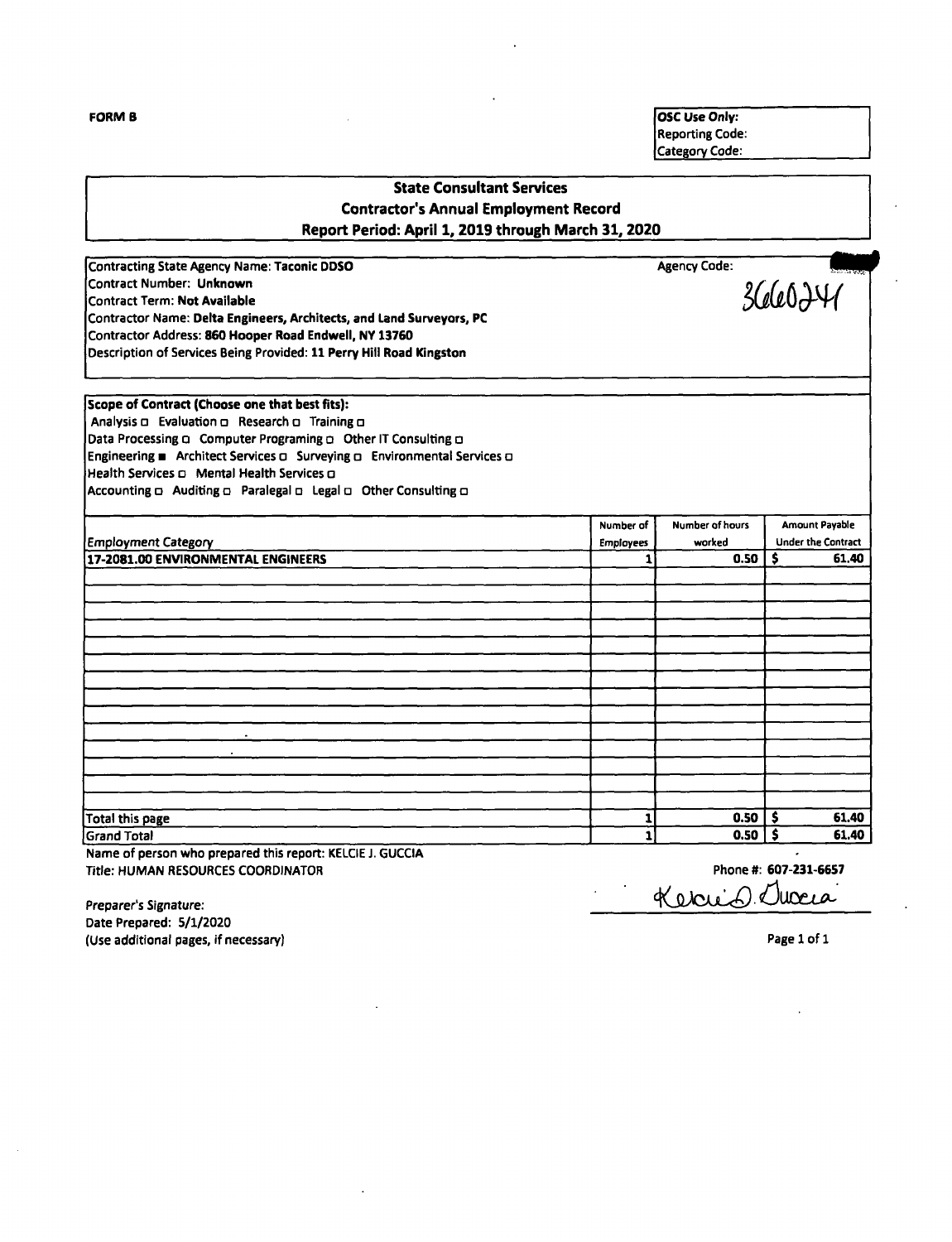| <b>State Consultant Services</b>                                               |                  |                        |                           |       |
|--------------------------------------------------------------------------------|------------------|------------------------|---------------------------|-------|
| <b>Contractor's Annual Employment Record</b>                                   |                  |                        |                           |       |
| Report Period: April 1, 2019 through March 31, 2020                            |                  |                        |                           |       |
|                                                                                |                  | <b>Agency Code:</b>    |                           |       |
| Contracting State Agency Name: Taconic DDSO<br>Contract Number: Unknown        |                  |                        |                           |       |
| <b>Contract Term: Not Available</b>                                            |                  |                        | $30000041$                |       |
| Contractor Name: Delta Engineers, Architects, and Land Surveyors, PC           |                  |                        |                           |       |
| Contractor Address: 860 Hooper Road Endwell, NY 13760                          |                  |                        |                           |       |
| Description of Services Being Provided: 795 Neighborhood Road Lake Katrine     |                  |                        |                           |       |
| Scope of Contract (Choose one that best fits):                                 |                  |                        |                           |       |
| Analysis a Evaluation a Research a Training a                                  |                  |                        |                           |       |
| Data Processing a Computer Programing a Other IT Consulting a                  |                  |                        |                           |       |
| Engineering <b>a</b> Architect Services a Surveying a Environmental Services a |                  |                        |                           |       |
| Health Services a Mental Health Services a                                     |                  |                        |                           |       |
| Accounting a Auditing a Paralegal a Legal a Other Consulting a                 |                  |                        |                           |       |
|                                                                                |                  |                        |                           |       |
|                                                                                | Number of        | <b>Number of hours</b> | <b>Amount Payable</b>     |       |
| <b>Employment Category</b>                                                     | <b>Employees</b> | worked<br>0.50         | <b>Under the Contract</b> | 61.40 |
| 17-2081.00 ENVIRONMENTAL ENGINEERS                                             | 1                |                        | S                         |       |
|                                                                                |                  |                        |                           |       |
|                                                                                |                  |                        |                           |       |
|                                                                                |                  |                        |                           |       |
|                                                                                |                  |                        |                           |       |
|                                                                                |                  |                        |                           |       |
|                                                                                |                  |                        |                           |       |
|                                                                                |                  |                        |                           |       |
|                                                                                |                  |                        |                           |       |
|                                                                                |                  |                        |                           |       |
|                                                                                |                  |                        |                           |       |
|                                                                                |                  |                        |                           |       |
|                                                                                |                  |                        |                           |       |
|                                                                                |                  |                        |                           |       |
| Total this page                                                                | 1                | 0.50                   | s                         | 61.40 |
| <b>Grand Total</b>                                                             |                  | 0.50                   | -S                        | 61.40 |

Name of person who prepared this report: KELCIE J. GUCCIA Title: HUMAN RESOURCES COORDINATOR **Phone #: 607-231-6657** 

Kekie Ducca

**OSC Use Only:** Reporting Code: Category Code:

Preparer's Signature: Date Prepared: S/1/2020 (Use additional pages, if necessary) Page <sup>1</sup> of <sup>1</sup>

**FORMB**